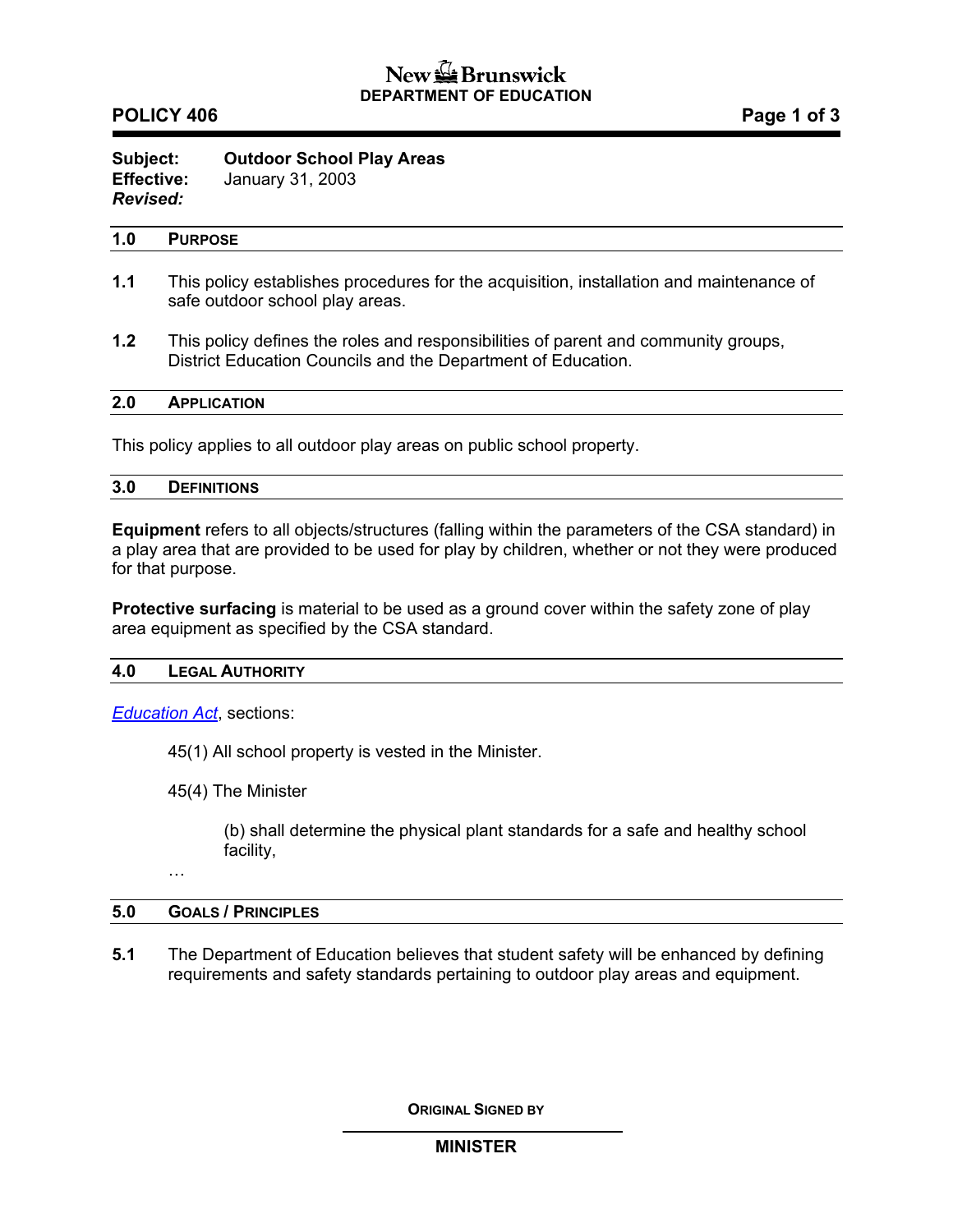# New GBrunswick **DEPARTMENT OF EDUCATION**

## **POLICY 406** POLICY 406

### **6.0 REQUIREMENTS / STANDARDS**

- **6.1** District Education Councils shall ensure that play area conditions on school property conform, at minimum, with CSA standard *CAN/CSA-Z 614-98* entitled *Children's Playspaces and Equipment,* and any subsequent update to this standard. This document specifies safety standards for play areas to be used by children aged 18 months to 12 years. Reasonable additional steps to ascertain the safety of equipment when it is to be used by children over the age of 12 must be taken (e.g. checking with equipment manufacturer, consulting the playground safety inspector).
- **6.2** The standards for the acquisition, installation, inspection, and maintenance of play areas and related materials are effective as of the effective date specified in this policy. District Education Councils will ensure compliance of existing equipment with the CSA standards by August 31, 2005.

### **Acquisition / Installation**

- **6.3** Acquisition and installation of play area equipment and protective surfacing by outside groups is subject to DEC policy and may only proceed under supervision of the school district.
- **6.4** Upon request of the school district, and to the extent possible, the Department of Education will fund the initial upgrading of existing protective surfacing to meet CSA standards. Funding will be a one-time allocation, to a maximum of \$10,000 per school. School districts should advise the Educational Facilities Branch of the Department when protective surfacing is required. Should more requests be received than can be accommodated in any year, accommodation will be based on the order in which requests are received, while ensuring an equitable proportion of requests are met in each district.
- **6.5** Once installed, play area equipment becomes the property of the Minister of Education and is therefore subject to all conditions to which school property is subject.

### **Inspection / Maintenance**

**6.6** District Education Councils shall implement, in compliance with the CSA standard, a regular inspection program conducted by a certified inspector and a maintenance program.

### **Disposition**

**6.7** District Education Councils assume responsibility for the costs and labour associated with the removal of outdoor play area equipment and protective surfacing. Disposal of surplus equipment/materials must conform to [Policy 402](http://www.gnb.ca/0000/pol/e/402A.pdf) – *Disposal of Surplus Equipment*, and steps must be taken to ensure that any equipment that does not meet CSA standards is not released for use by children.